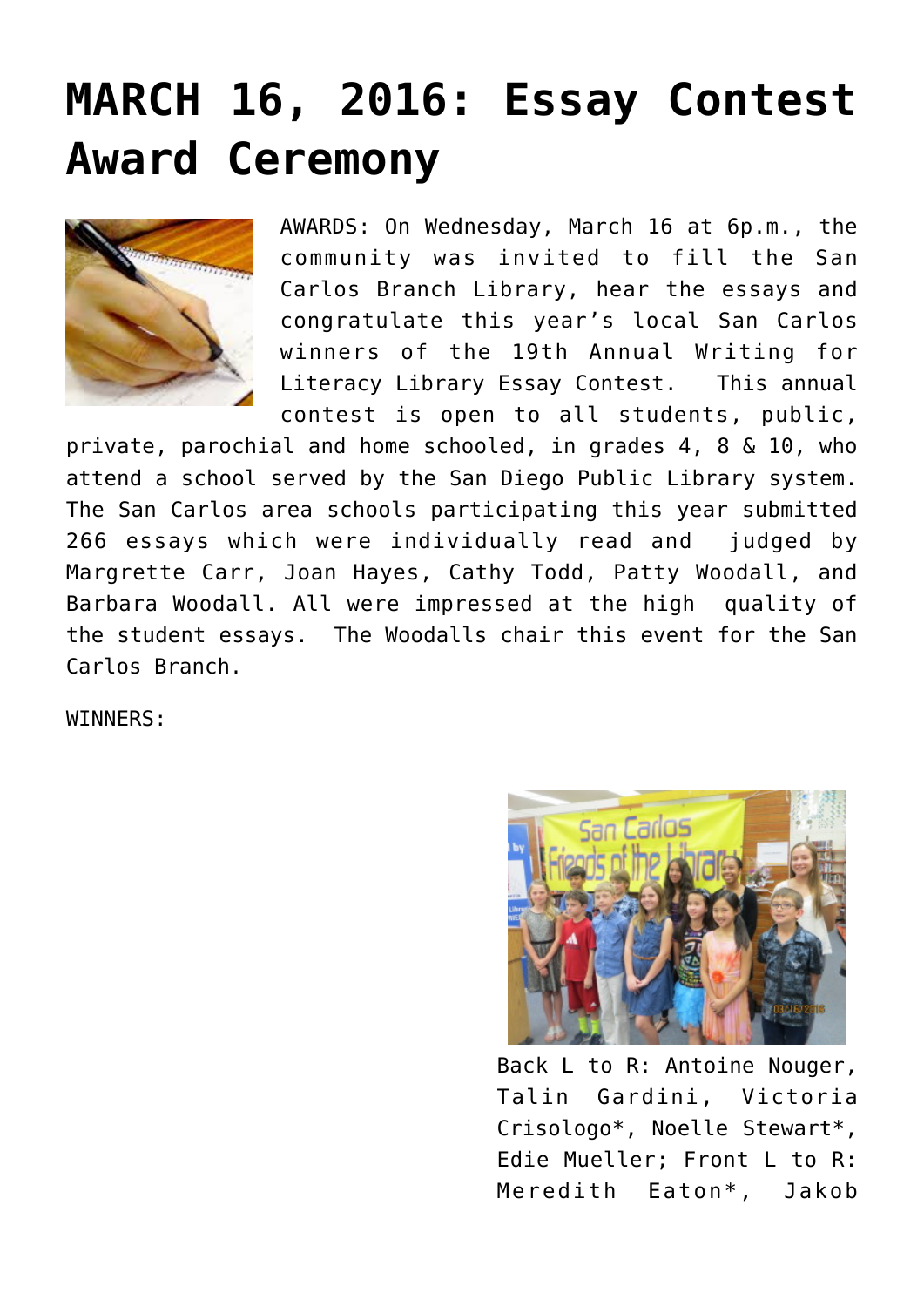Romaine Gleim, Joshua Beail, Ella Moore, Tiffany Nguyen, Kate Le, Evan Hurst.

This year's local winners are Evan Hurst, Kate Le, and Tiffany Nguyen from Kimberly Filner's 4th grade class at Benchley Weinberger; Ella Moore from Erin Keegan-Nelson's and Joshua Beail from Gretchen Sites' 4th grade classes at Dailard Elementary; Antoine Nouger from Debra Skaar's 4th grade class at Gage Elementary; Jakob RRomaine Gleim from Susan Barrett's, Talin Gardini from Craig Wilsie's, and Meredith Eaton\*\* from Louise Volpe's 4th grade classes at Green Elementary. This year, there were no 8th grade entries. Edie Mueller, Victoria Crisologo\*\*, and Noelle Stewart\*\* , from Wendy Lange's 10th grade class at Patrick Henry High School were also named local winners. Those with an \*\* after their name will have their essays entered into the City-wide completion where four Grand Prize Winners at each grade level will be announced during a ceremony on Thursday, May 5, 2016, at the Balboa Park Club. Doors open at 6 p.m. and the ceremony starts at 6:30 p.m.

SPONSORS, PRIZES, and TOPICS: Top prize winners will each receive a monetary award AND a laptop computer. One special prize of \$500 will be awarded in memory of our own JACK and CAROLYN WINER for the best overall essay. This contest is cosponsored by Friends of the San Diego Public Library, San Diego Public Library and the Unified School District Library Media Teachers, KPBS in conjunction with the "One Book, One San Diego" selection(s), and Computers 2 SD Kids (C2SDK). Topics included the current "One Book, One San Diego" book selection(s), or "If All the Books in the World Were About to Disappear, but you could save one, what would it be? and why?"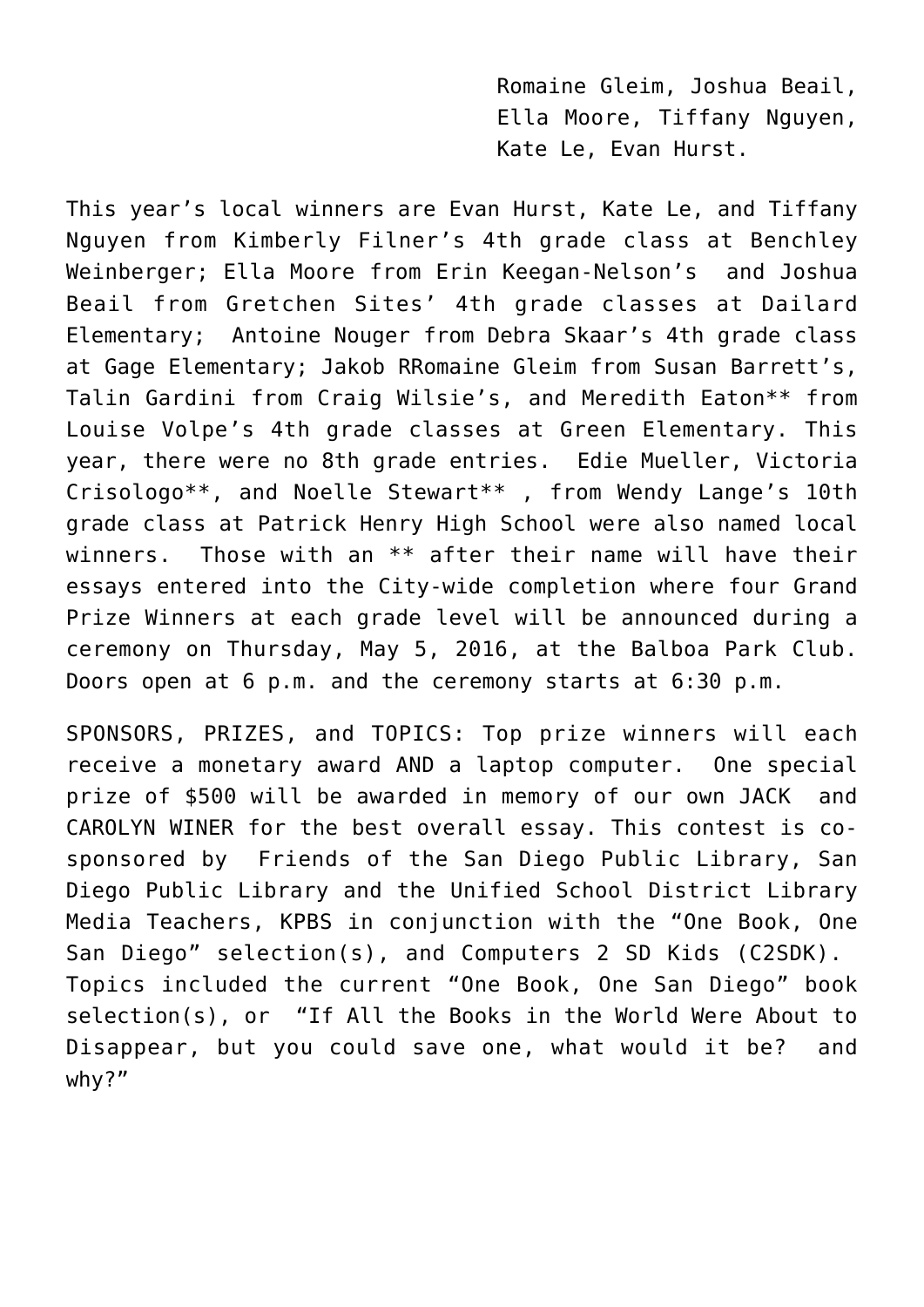

L to R: Meredith Eaton (Green), Victoria Crisologo (PHHS), Noelle Stewart (PHHS)

CONTEST HISTORY: The contest was started at the San Carlos Branch Library by its supporter and past SCFOL and FSDPL President, Jack Winer, who envisioned a contest where our youth would become engaged in the literary arts. The first contest in 1997, received strong support from School Board Member Sue Braun and area assistant superintendent, Dr. Eloisa Cisneros. The entry forms and contest rules were developed with the collaboration of Librarians Wendy Gay (from Lewis Jr. High), Marian Day (from Pershing Jr. High) and Sharon Boyette (from PHHS). It was sponsored by the San Carlos and Benjamin Branch Libraries and limited to the twelve local schools, grades 3 through 12, in the "Henry Cluster" (feeder schools to Patrick Henry High School). There were 145 entries and 31 finalists at all grade levels which brought over 200 parents, teaches and students to the awards ceremony held on May 20, 1997 at the San Carlos Branch Library. Lucia C. Barbu, an eleven year old, 4.0 GPA, 7th grader from Pershing Jr. High, was that year's Grand Prize winner with an essay titled, "The Importance of Libraries to the Community." Does anyone know where Lucia is now? We would love to get in touch with her.

Essay topics were limited to four subjects: The Importance of Libraries; Heroes; Building a Better World; and Getting Along in the Community. The first judges were the publisher of the